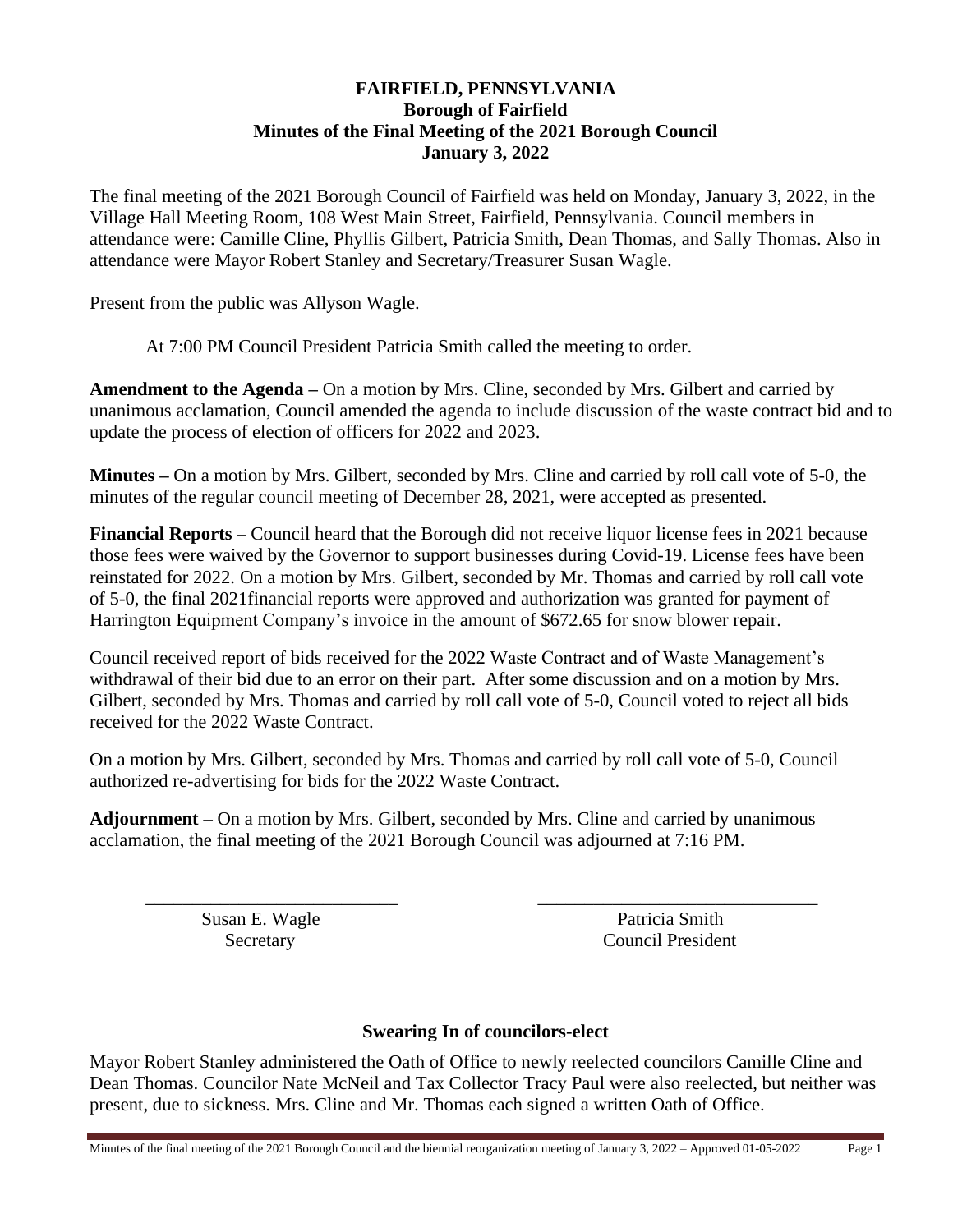## **FAIRFIELD, PENNSYLVANIA Borough of Fairfield Minutes of the Borough Council Biennial Reorganization Meeting of January 3, 2022**

The biennial reorganization meeting of the 2022 Borough Council of Fairfield was held following the final meeting of the 2021 Borough Council, on January 3, 2022. Council members in attendance were Camille Cline, Phyllis Gilbert, Patricia Smith, Dean Thomas, and Sally Thomas. Also in attendance were Mayor Robert Stanley and Secretary/Treasurer Susan Wagle. Absent were council members Pat Pileggi and Nate McNeil.

Present from the public was Allyson Wagle.

At 7:19 PM Mayor Robert Stanley called the meeting to order.

#### **Election of Officers**

Mayor Stanley invited nominations for the office of President of Council. On a motion by Mrs. Cline, and carried unanimously with Mrs. Smith abstaining, **Patricia Smith** was elected to the office of **President of Council**.

Mayor Stanley invited nominations for the office of Vice President of Council. On a motion by Mr. Thomas, and carried unanimously with Mrs. Gilbert abstaining, **Mrs. Gilbert** was elected to the office of **Vice President of Council**.

At 7:22 PM Mayor Stanley stepped down and Mrs. Smith presided over the meeting.

Mrs. Smith invited nominations for the office of President Pro Tem. On a motion by Mrs. Gilbert and carried by vote of 3-1 with Mr. Thomas dissenting and Mrs. Cline abstaining, **Mrs. Cline** was elected to the office of **President Pro Tem of Council**.

## **Appointments**

Mrs. Smith invited nominations for the fourth successor to Council president. On a motion by Mrs. Thomas and carried unanimously with Mr. Thomas abstaining, **Mr. Thomas** was appointed as fourth successor to President of Council.

On a motion by Mrs. Cline, seconded by Mrs. Thomas and carried by roll call vote of 5-0, the following five appointments were made for the period 2022 through 2023:

| Secretary/Treasurer                                             | Susan E. Wagle                     |
|-----------------------------------------------------------------|------------------------------------|
| <b>Borough Solicitor</b>                                        | <b>Battersby Law</b>               |
| <b>Borough Engineer</b>                                         | <b>Wm F. Hill &amp; Associates</b> |
| <b>Borough Auditor</b>                                          | <b>Lockwood Business Support</b>   |
| Borough UCC Inspection Agent, Zoning & Code Enforcement Officer | <b>PA Municipal Code Alliance</b>  |
| Vacancy Board Chairman                                          | <b>Robert H Smith</b>              |